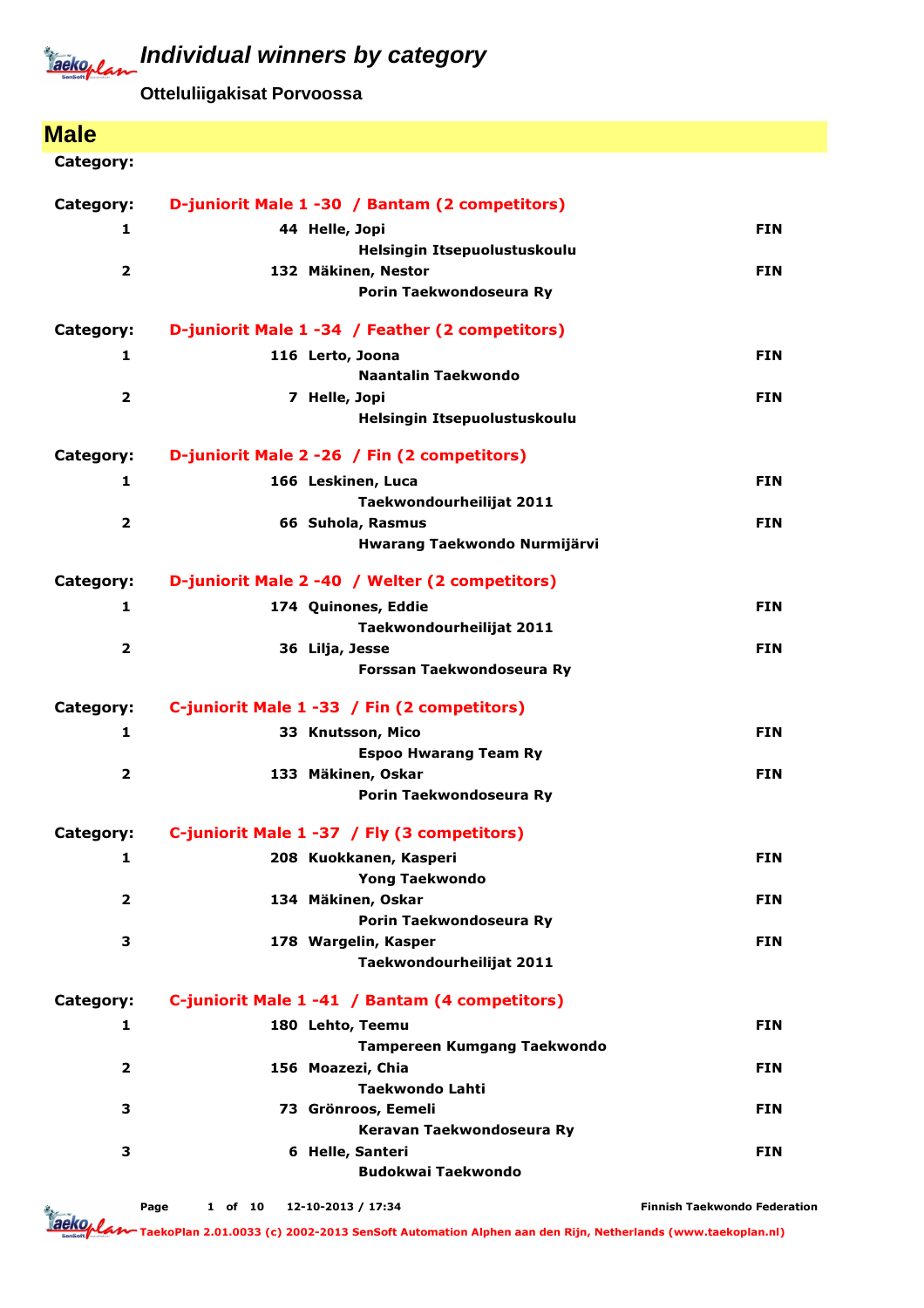## **Individual winners by category**



**Otteluliigakisat Porvoossa**

| <b>Male</b>             |                                                  |            |
|-------------------------|--------------------------------------------------|------------|
| Category:               | C-juniorit Male 1 +65 / (1 competitors)          |            |
| $\mathbf{1}$            | 138 Syrjänen, Antti                              | <b>FIN</b> |
|                         | Porin Taekwondoseura Ry                          |            |
| Category:               | C-juniorit Male 2 -57 / Middle (2 competitors)   |            |
| 1                       | 82 Vuorinen, Viljo                               | <b>FIN</b> |
|                         | Kuhmalahti-Sahalahti Taekwondo Hwarang ry        |            |
| $\mathbf{2}$            | 23 Larres, Kasper                                | <b>FIN</b> |
|                         | <b>Doboksport Tampere</b>                        |            |
| Category:               | C-juniorit Male 2 -61 / Heavy (2 competitors)    |            |
| 1                       | 201 Lauas, Joonatan                              | <b>FIN</b> |
|                         | <b>Turun Taekwondo Ry</b>                        |            |
| $\overline{\mathbf{2}}$ | 136 Syrjänen, Eero                               | <b>FIN</b> |
|                         | Porin Taekwondoseura Ry                          |            |
| Category:               | B1-liiga Male 1 -45 / Fin (2 competitors)        |            |
| $\mathbf{1}$            | 9 Pohjanjoki, Matias                             | <b>FIN</b> |
|                         | <b>Budokwai Taekwondo</b>                        |            |
| $\overline{\mathbf{2}}$ | 160 Haavisto, Tuomas                             | <b>FIN</b> |
|                         | Taekwondo Moodo Loppi                            |            |
| Category:               | B1-liiga Male 1 -51 / Bantam (3 competitors)     |            |
| $\mathbf{1}$            | 21 Surakka, Tuomas                               | <b>FIN</b> |
|                         | <b>Budokwai Taekwondo</b>                        |            |
| $\overline{2}$          | 11 Rautsala, Marcus                              | <b>FIN</b> |
|                         | <b>Budokwai Taekwondo</b>                        |            |
| 3                       | 39 Aalto, Nico                                   | <b>FIN</b> |
|                         | Hämeenlinnan Taekwondoseura Ry                   |            |
| Category:               | B1-liiga Male 1 -59 / Light (4 competitors)      |            |
| 1                       | 181 Mimouni, Anas                                | <b>FIN</b> |
|                         | Tampereen Kumgang Taekwondo                      |            |
| $\overline{\mathbf{2}}$ | 127 Vuori, Miika                                 | <b>FIN</b> |
| 3                       | <b>Paimion Taekwondo Ry</b>                      | <b>FIN</b> |
|                         | 196 Peltonen, Jesse<br>Toijalan Taekwondo - Chun |            |
| 3                       | 155 Kanerva, Teemu                               | <b>FIN</b> |
|                         | Salon Taekwondoseura Ry                          |            |
| Category:               | B1-liiga Male 1 -73 / Middle (3 competitors)     |            |
| 1                       | 13 Rezaii, Reza                                  | <b>FIN</b> |
|                         | <b>Budokwai Taekwondo</b>                        |            |
| $\overline{\mathbf{2}}$ | 135 Syrjänen, Antti                              | <b>FIN</b> |
|                         | Porin Taekwondoseura Ry                          |            |
| 3                       | 130 Mäntyniemi, Santeri                          | <b>FIN</b> |
|                         | Paraisten Taekwondo Ry                           |            |

Page 2 of 10 12-10-2013 / 17:34

Finnish Taekwondo Federation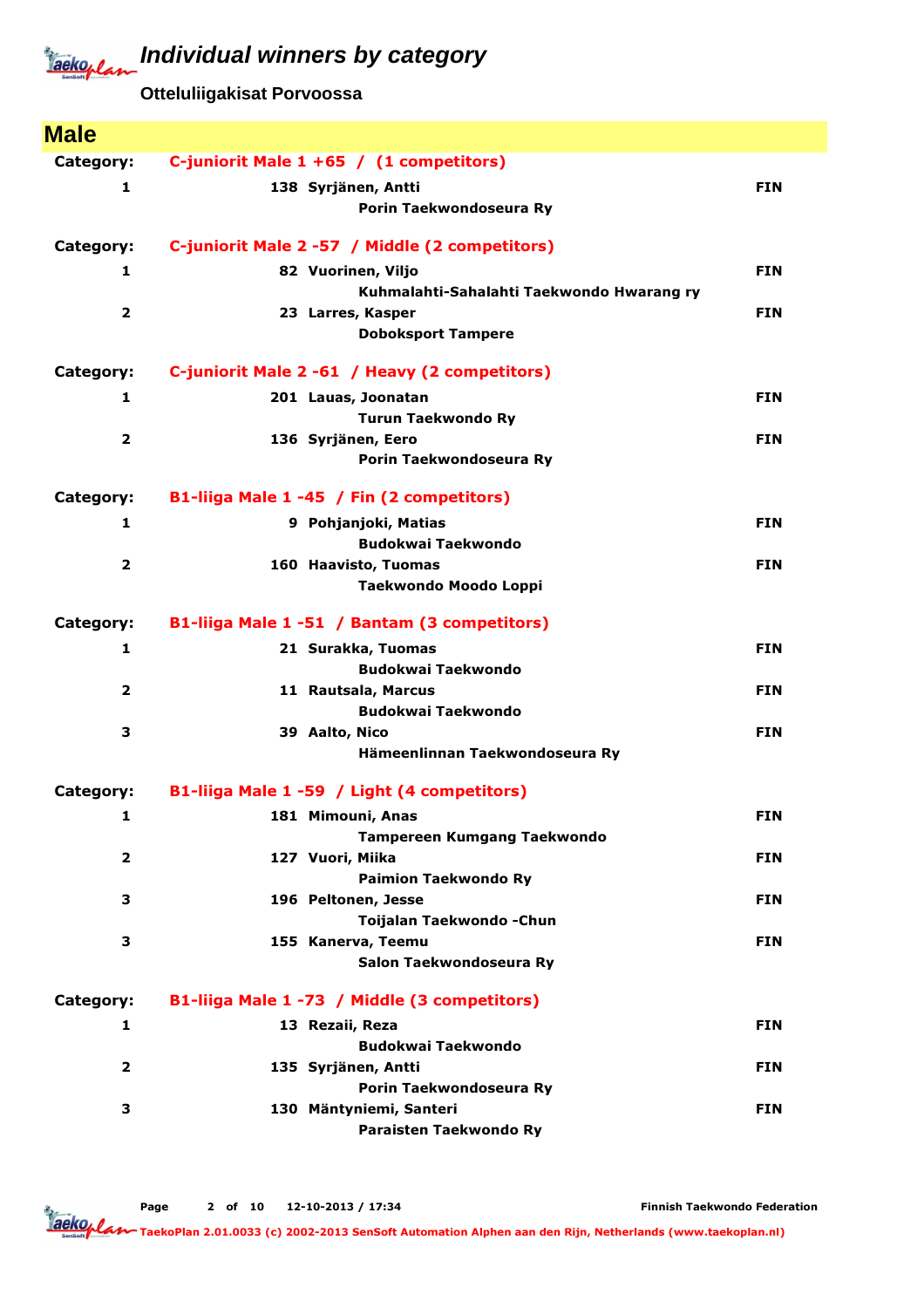## **Individual winners by category**



### **Otteluliigakisat Porvoossa**

| <b>Male</b>    |                                                      |            |
|----------------|------------------------------------------------------|------------|
| Category:      | Otteluliiga Male 1 -58 / Fly (5 competitors)         |            |
| 1              | 80 Laitinen, Mikko                                   | <b>FIN</b> |
|                | Klaukkalan Tae Kwon Do Ry                            |            |
| $\overline{2}$ | 143 Rinne, Kristian                                  | <b>FIN</b> |
|                | Porvoon Taekwondoseura Ry                            |            |
| 3              | 183 Nurisalo, Patrik                                 | <b>FIN</b> |
|                | <b>Tampereen Kumgang Taekwondo</b>                   |            |
| 3              | 104 Ponkilainen, Mikko<br><b>Malmin Taekwondo Ry</b> | <b>FIN</b> |
| 5              | 128 Vuori, Miika                                     | <b>FIN</b> |
|                | <b>Paimion Taekwondo Ry</b>                          |            |
|                |                                                      |            |
| Category:      | Otteluliiga Male 1 -63 / Bantam (3 competitors)      |            |
| 1              | 92 Lahtinen, Toni                                    | <b>FIN</b> |
|                | Loviisan Taekwondo Ry                                |            |
| $\overline{2}$ | 15 Saari, Anton                                      | <b>FIN</b> |
|                | <b>Budokwai Taekwondo</b>                            |            |
| 3              | 64 Rosenlöf, Simon<br>Hwarang Taekwondo Nurmijärvi   | <b>FIN</b> |
|                |                                                      |            |
| Category:      | Otteluliiga Male 1 -68 / Feather (7 competitors)     |            |
| 1              | 185 Nurisalo, Aleksi                                 | <b>FIN</b> |
|                | <b>Tampereen Kumgang Taekwondo</b>                   |            |
| $\overline{2}$ | 90 Lahtinen, Sami                                    | <b>FIN</b> |
|                | Loviisan Taekwondo Ry                                |            |
| 3              | 188 Peltonen, Jussi                                  | <b>FIN</b> |
|                | <b>Tampereen Kumgang Taekwondo</b>                   |            |
| 3              | 14 Rezaii, Reza<br><b>Budokwai Taekwondo</b>         | <b>FIN</b> |
| 5              | 121 Jutila, Henri                                    | <b>FIN</b> |
|                | <b>Paimion Taekwondo Ry</b>                          |            |
| 5/8            | 108 Haaranen, Antti                                  | <b>FIN</b> |
|                | Mukwan Jyväskylä                                     |            |
| 5/8            | 79 Jokinen, Jesse                                    | <b>FIN</b> |
|                | Klaukkalan Tae Kwon Do Ry                            |            |
| Category:      | Otteluliiga Male 1 -74 / Light (1 competitors)       |            |
|                |                                                      |            |
| 1              | 182 Nurisalo, Joel                                   | <b>FIN</b> |
|                | <b>Tampereen Kumgang Taekwondo</b>                   |            |
| Category:      | Otteluliiga Male 1 -80 / Welter (4 competitors)      |            |
| 1              | 217 Nurisalo, Joel                                   | <b>FIN</b> |
|                | <b>Tampereen Kumgang Taekwondo</b>                   |            |
| $\mathbf{2}$   | 91 Lahtinen, Jouni                                   | <b>FIN</b> |
|                | Loviisan Taekwondo Ry                                |            |
| 3              | 81 Räsänen, Terho                                    | <b>FIN</b> |
|                | Klaukkalan Tae Kwon Do Ry                            |            |
| 3              | 3 Damalie, Elorm<br><b>Budokwai Taekwondo</b>        | <b>FIN</b> |
|                |                                                      |            |

Finnish Taekwondo Federation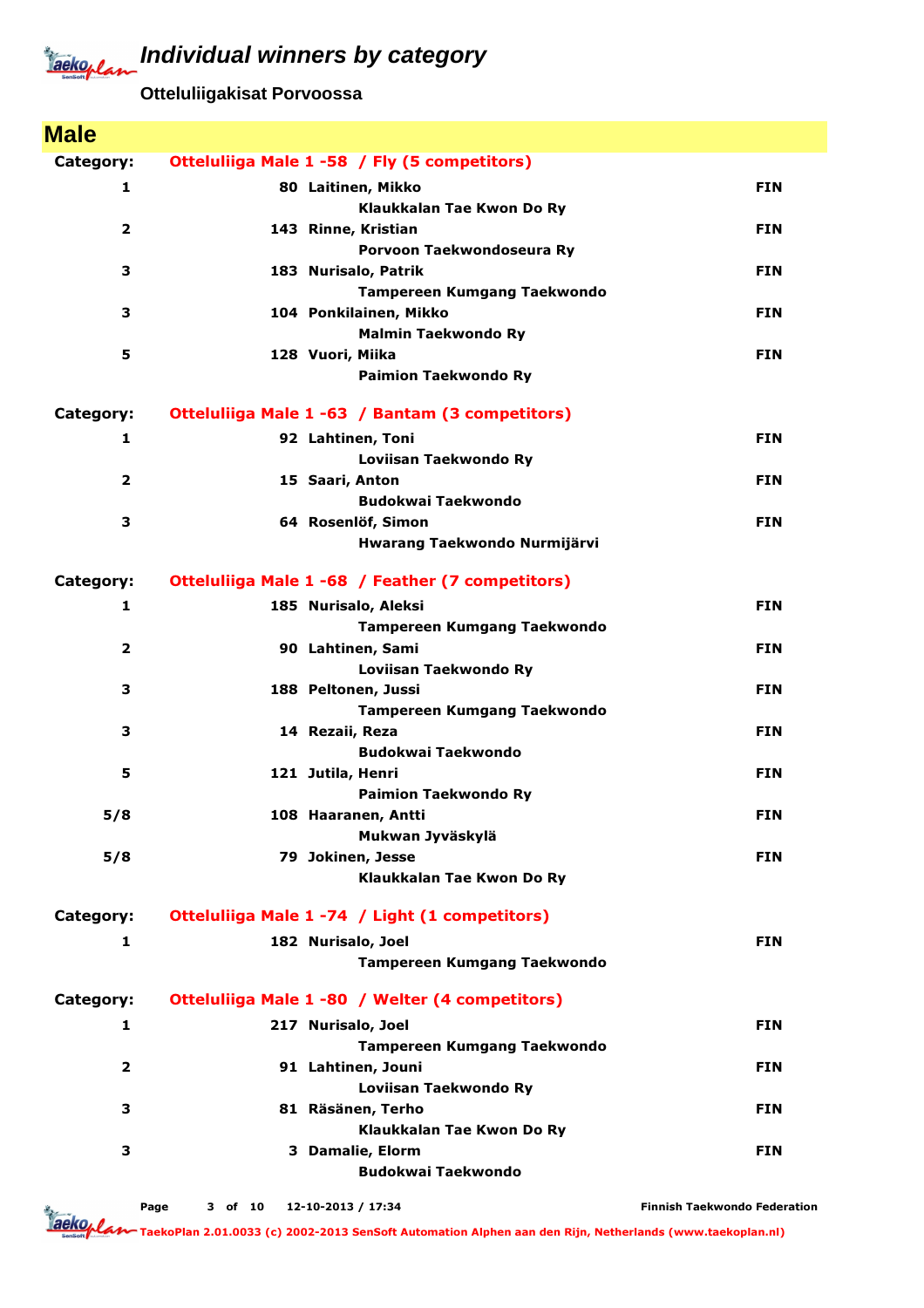# Jackoplan

### **Individual winners by category**

**Otteluliigakisat Porvoossa**

| <b>Male</b>             |                                                                |            |
|-------------------------|----------------------------------------------------------------|------------|
| Category:               | Seniorit Male 30 -68 / (2 competitors)                         |            |
| 1                       | 165 Laaksonen, Lasse                                           | <b>FIN</b> |
|                         | Taekwondourheilijat 2011                                       |            |
| $\overline{\mathbf{2}}$ | 169 Leskinen, Sami                                             | <b>FIN</b> |
|                         | Taekwondourheilijat 2011                                       |            |
| Category:               | Seniorit Male 30 +80 / (3 competitors)                         |            |
| 1                       | 38 Savolainen, Janne                                           | <b>FIN</b> |
|                         | Forssan Taekwondoseura Ry                                      |            |
| $\overline{\mathbf{2}}$ | 56 Lipatov, Vitaly<br>Herttoniemen Taekwondo Hwang             | <b>FIN</b> |
| 3                       | 192 Arminen, Petri                                             | <b>FIN</b> |
|                         | Toijalan Taekwondo - Chun                                      |            |
|                         |                                                                |            |
| Category:               | Seniorit Male 40 +80 / (5 competitors)                         |            |
| $\mathbf{1}$            | 78 Jokinen, Sami                                               | <b>FIN</b> |
| $\overline{\mathbf{2}}$ | Klaukkalan Tae Kwon Do Ry<br>102 Kiuru, Jani                   | <b>FIN</b> |
|                         | <b>Malmin Taekwondo Ry</b>                                     |            |
| 3                       | 20 Huuskonen, Matti                                            | <b>FIN</b> |
|                         | <b>Espoo Hwarang Team Ry</b>                                   |            |
| 3                       | 100 Kanerva, Harri                                             | <b>FIN</b> |
|                         | <b>Malmin Taekwondo Ry</b>                                     |            |
| 5/8                     | 83 Vuorinen, Pasi<br>Kuhmalahti-Sahalahti Taekwondo Hwarang ry | <b>FIN</b> |
|                         |                                                                |            |
| Category:               | Harrastajat Male 2 -68 / (3 competitors)                       |            |
| 1                       | 151 Syrjä, Jani                                                | <b>FIN</b> |
|                         | Riihimäen Taekwondo Ry                                         |            |
| 2                       | 167 Leskinen, Sami                                             |            |
|                         |                                                                | <b>FIN</b> |
|                         | Taekwondourheilijat 2011                                       |            |
| 3                       | 71 Kuzmin, Mikhail                                             | <b>FIN</b> |
|                         | Joensuun Taekwondo Ry                                          |            |
| Category:               | Harrastajat Male 2 - 74 / (3 competitors)                      |            |
| $\mathbf{1}$            | 207 Tuominen, Jukka                                            | <b>FIN</b> |
|                         | Vihdin Taekwondoseura Ry                                       |            |
| 2                       | 142 Ratilainen, Sami<br>Porvoon Taekwondoseura Ry              | <b>FIN</b> |
| 3                       | 58 Saja, Mikael                                                | <b>FIN</b> |
|                         | <b>Herttoniemen Taekwondo Hwang</b>                            |            |
| Category:               | Harrastajat Male 2 -80 / (3 competitors)                       |            |
| $\mathbf{1}$            | 60 Truong, Sami                                                | <b>FIN</b> |
|                         | Herttoniemen Taekwondo Hwang                                   |            |
| 2                       | 59 Truong, Sauli                                               | <b>FIN</b> |
|                         | Herttoniemen Taekwondo Hwang                                   |            |
| 3                       | 52 Pekander, Raul<br>Helsingin Taekwondoseura Ry               | <b>FIN</b> |

Page 4 of 10 12-10-2013 / 17:34

Finnish Taekwondo Federation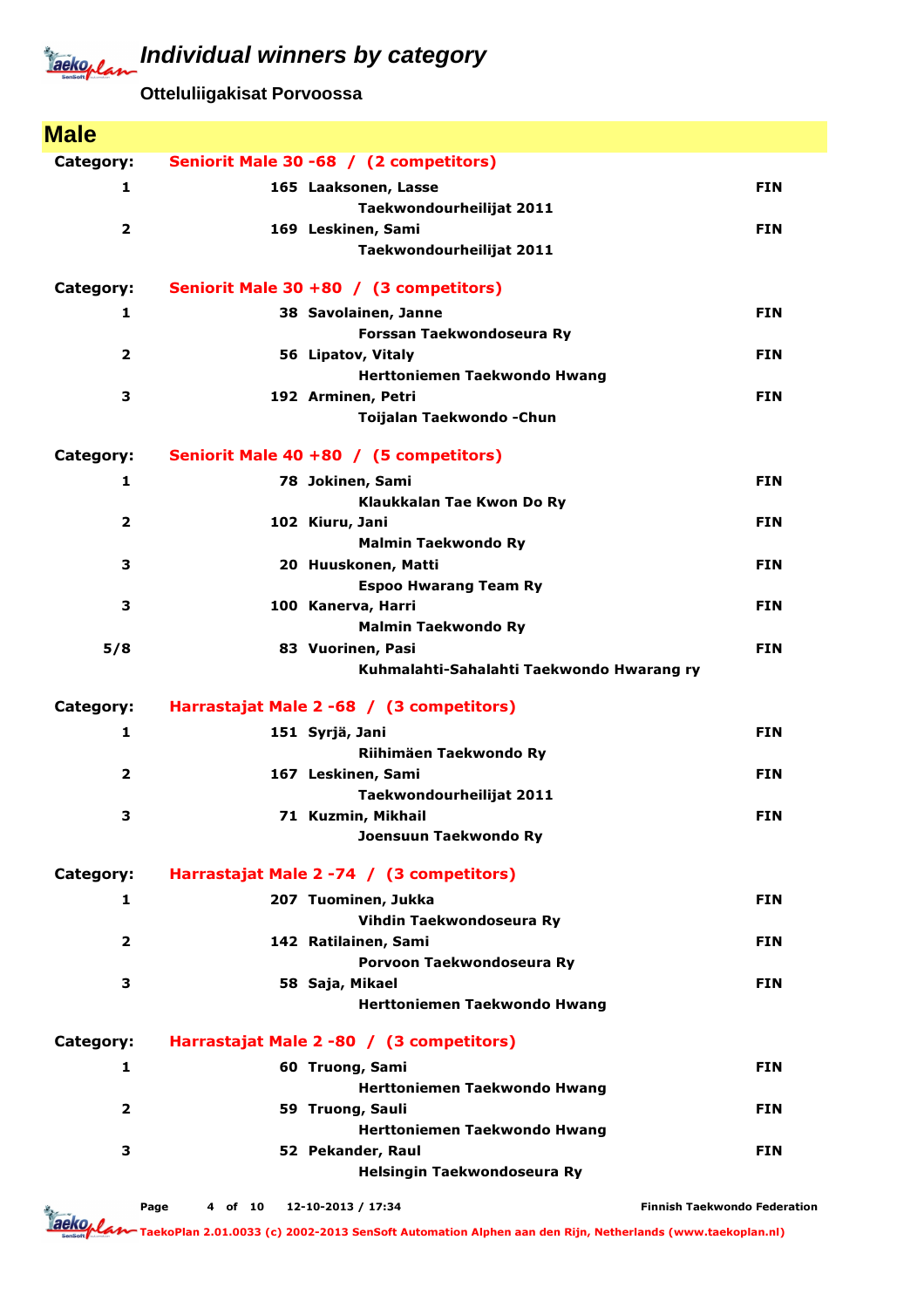### **Individual winners by category**



### **Otteluliigakisat Porvoossa**

| <b>Male</b>             |                                          |            |
|-------------------------|------------------------------------------|------------|
| Category:               | Harrastajat Male 2 +87 / (3 competitors) |            |
| 1                       | 175 Saha, Jaakko                         | <b>FIN</b> |
|                         | Taekwondourheilijat 2011                 |            |
| $\overline{\mathbf{2}}$ | 61 Truong, Sami                          | <b>FIN</b> |
|                         | Herttoniemen Taekwondo Hwang             |            |
| 3                       | 53 Reunanen, Tuomas                      | <b>FIN</b> |
|                         | Helsingin Taekwondoseura Ry              |            |
| Category:               | E-juniorit Male 1 -37 / (2 competitors)  |            |
| 1                       | 95 Boughrara, Hamza                      | <b>FIN</b> |
|                         | <b>Malmin Taekwondo Ry</b>               |            |
| $\overline{\mathbf{2}}$ | 65 Stenberg, Viljami                     | <b>FIN</b> |
|                         | Hwarang Taekwondo Nurmijärvi             |            |
| Category:               | B-juniorit Male 2 -63 / (2 competitors)  |            |
| 1                       | 163 Feka, Voker                          | <b>FIN</b> |
|                         | Taekwondourheilijat 2011                 |            |
| $\overline{\mathbf{2}}$ | 72 Surakka, Mikko                        | <b>FIN</b> |
|                         | Joensuun Taekwondo Ry                    |            |
| Category:               | B-juniorit Male 2 -73 / (3 competitors)  |            |
| 1                       | 57 Naeemi, Jafar                         | <b>FIN</b> |
|                         | <b>Herttoniemen Taekwondo Hwang</b>      |            |
| $\overline{2}$          | 55 Al-Shebibi, Yunes                     | <b>FIN</b> |
|                         | Herttoniemen Taekwondo Hwang             |            |
| 3                       | 76 Haaralahti, Elias                     | <b>FIN</b> |
|                         | Klaukkalan Tae Kwon Do Ry                |            |

Finnish Taekwondo Federation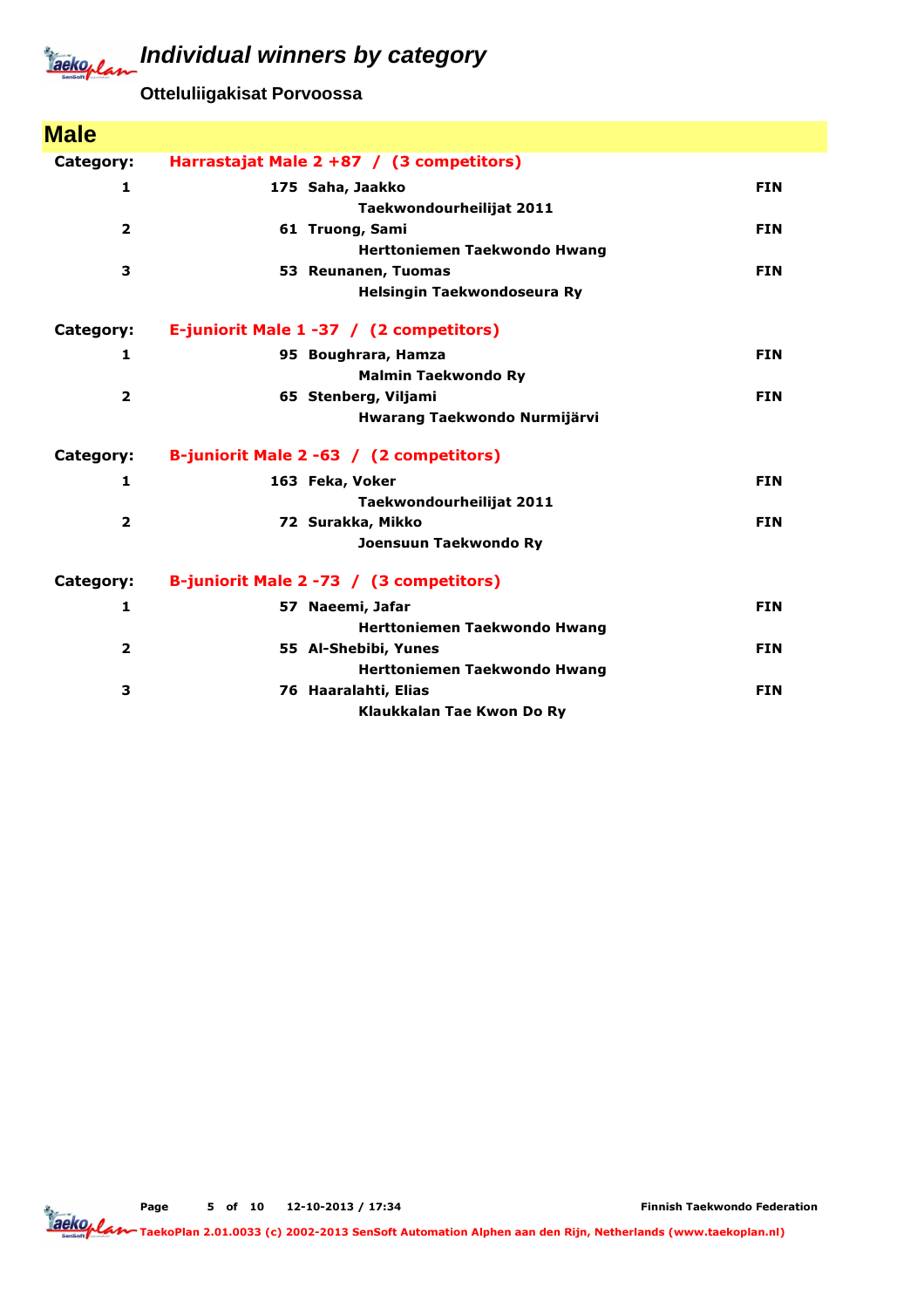**Otteluliigakisat Porvoossa**

| <b>Female</b>           |                                                     |            |
|-------------------------|-----------------------------------------------------|------------|
| Category:               | D-juniorit Female 1-34 / Feather (4 competitors)    |            |
| $\mathbf{1}$            | 35 Savo, Ronja                                      | <b>FIN</b> |
|                         | <b>Budokwai Taekwondo</b>                           |            |
| $\overline{2}$          | 218 Lehto, Sini                                     | <b>FIN</b> |
| 3                       | <b>Tampereen Kumgang Taekwondo</b>                  |            |
|                         | 125 Ekman, Sara<br>Loviisan Taekwondo Ry            | <b>FIN</b> |
| 3                       | 126 Tiihonen, Sanni                                 | <b>FIN</b> |
|                         | <b>Doboksport Tampere</b>                           |            |
| Category:               | D-juniorit Female 1 -50 / (2 competitors)           |            |
| 1                       | 41 Muikku, Jessica                                  | <b>FIN</b> |
|                         | Hämeenlinnan Taekwondoseura Ry                      |            |
| $\overline{2}$          | 161 Haavisto, Laura                                 | <b>FIN</b> |
|                         | Taekwondo Moodo Loppi                               |            |
| Category:               | D-juniorit Female 2 -28 / Fly (2 competitors)       |            |
| $\mathbf{1}$            | 67 Suorela, Iisa                                    | <b>FIN</b> |
|                         | Hwarang Taekwondo Nurmijärvi                        |            |
| $\overline{2}$          | 173 Quinones, Sara                                  | <b>FIN</b> |
|                         | Taekwondourheilijat 2011                            |            |
| Category:               | D-juniorit Female 2 -40 / Welter (2 competitors)    |            |
| $\mathbf{1}$            | 214 Saarinen, Linnea                                | <b>FIN</b> |
|                         | <b>Yong Taekwondo</b>                               |            |
| $\overline{2}$          | 96 Boughrara, Chaimaa<br><b>Malmin Taekwondo Ry</b> | <b>FIN</b> |
|                         |                                                     |            |
| Category:               | D-juniorit Female 2 -46 / Heavy (2 competitors)     |            |
| $\mathbf{1}$            | 54 Saaranen, Liisa                                  | <b>FIN</b> |
|                         | Helsingin Taekwondoseura Ry                         |            |
| 2                       | 99 Kanerva, Enna<br><b>Malmin Taekwondo Ry</b>      | <b>FIN</b> |
|                         |                                                     |            |
| Category:               | C-juniorit Female 1 -41 / Feather (2 competitors)   |            |
| $\mathbf{1}$            | 31 Huuskonen, Eevi                                  | <b>FIN</b> |
| $\overline{2}$          | <b>Espoo Hwarang Team Ry</b>                        |            |
|                         | 216 Väyrynen, Milla<br>Taekwondourheilijat 2011     | <b>FIN</b> |
|                         |                                                     |            |
| Category:               | C-juniorit Female 1 -44 / Light (4 competitors)     |            |
| 1                       | 106 Aalto, Vilja                                    | <b>FIN</b> |
|                         | Mukwan Jyväskylä                                    |            |
| $\overline{\mathbf{2}}$ | 212 Rannikko, Noora<br><b>Yong Taekwondo</b>        | <b>FIN</b> |
| 3                       | 18 Somsanook, Siri                                  | <b>FIN</b> |
|                         | <b>Budokwai Taekwondo</b>                           |            |
| 3                       | 93 Reiman, Emma                                     | <b>FIN</b> |
|                         | Loviisan Taekwondo Ry                               |            |

Page 6 of 10 12-10-2013 / 17:34

Finnish Taekwondo Federation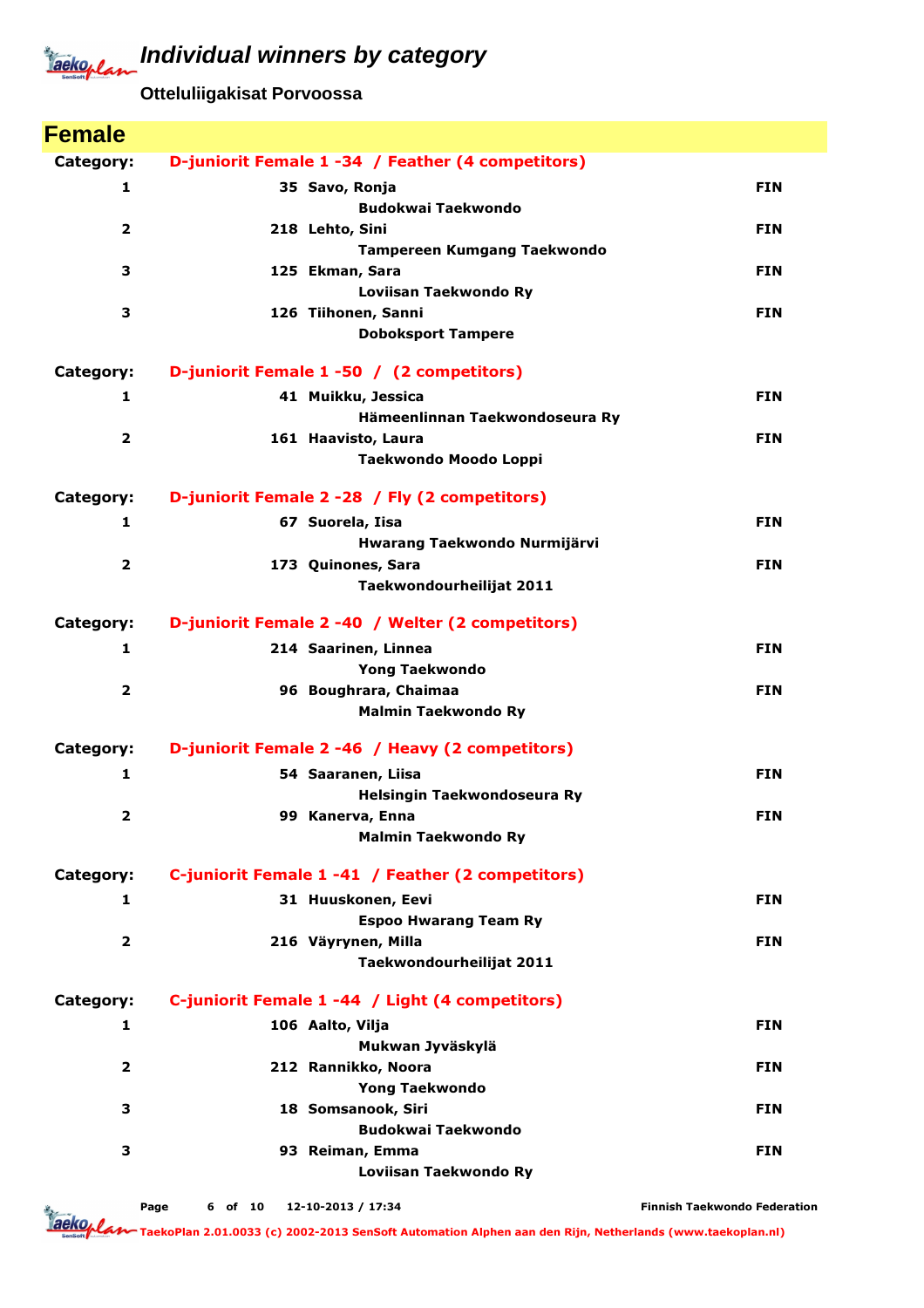**Otteluliigakisat Porvoossa**

| <b>Female</b>           |                                                      |                                     |
|-------------------------|------------------------------------------------------|-------------------------------------|
| Category:               | C-juniorit Female 1 -47 / Welter (3 competitors)     |                                     |
| 1                       | 213 Rannikko, Noora                                  | <b>FIN</b>                          |
|                         | <b>Yong Taekwondo</b>                                |                                     |
| $\mathbf{2}$            | 87 Fredriksson, Laura                                | <b>FIN</b>                          |
|                         | Loviisan Taekwondo Ry                                |                                     |
| 3                       | 107 Aalto, Vilja                                     | <b>FIN</b>                          |
|                         | Mukwan Jyväskylä                                     |                                     |
| Category:               | C-juniorit Female 1 -51 / Middle (4 competitors)     |                                     |
| 1                       | 111 Lehtinen, Oona                                   | <b>FIN</b>                          |
|                         | Mukwan Jyväskylä                                     |                                     |
| $\overline{2}$          | 209 Leino, Rosa-Maria                                | <b>FIN</b>                          |
|                         | <b>Yong Taekwondo</b>                                |                                     |
| 3                       | 117 Pentti, Ester                                    | <b>FIN</b>                          |
|                         | Naantalin Taekwondo                                  |                                     |
| 3                       | 191 Willgren, Janina                                 | <b>FIN</b>                          |
|                         | Tapiolan Taekwondo Hwang                             |                                     |
| Category:               | C-juniorit Female 2 -47 / Welter (2 competitors)     |                                     |
| 1                       | 184 Nurisalo, Amanda                                 | <b>FIN</b>                          |
|                         | <b>Tampereen Kumgang Taekwondo</b>                   |                                     |
| $\overline{\mathbf{2}}$ | 43 Thusberg, Sara-Ninni                              | <b>FIN</b>                          |
|                         | Hämeenlinnan Taekwondoseura Ry                       |                                     |
| Category:               | C-juniorit Female 2 -59 / (2 competitors)            |                                     |
| $\mathbf{1}$            | 145 Ankeriasniemi, Ruusu                             | <b>FIN</b>                          |
|                         | Riihimäen Taekwondo Ry                               |                                     |
| $\mathbf{2}$            | 198 Sorvali, Maria                                   | <b>FIN</b>                          |
|                         | Toijalan Taekwondo - Chun                            |                                     |
| Category:               | C-juniorit Female 2 +59 / (2 competitors)            |                                     |
| 1                       | 197 Ruuska, Jenna                                    | <b>FIN</b>                          |
|                         | Toijalan Taekwondo - Chun                            |                                     |
| $\overline{\mathbf{2}}$ | 190 Repokari, Ulrika                                 | <b>FIN</b>                          |
|                         | Tapiolan Taekwondo Hwang                             |                                     |
| Category:               | B1-liiga Female 1 -49 / Feather (3 competitors)      |                                     |
| 1                       | 113 Linna, Lotta                                     | <b>FIN</b>                          |
|                         | Mukwan Jyväskylä                                     |                                     |
| $\overline{\mathbf{2}}$ | 123 Nyppynen, Henna                                  | <b>FIN</b>                          |
|                         | <b>Paimion Taekwondo Ry</b>                          |                                     |
| 3                       | 89 Fredriksson, Laura                                | <b>FIN</b>                          |
|                         | Loviisan Taekwondo Ry                                |                                     |
| Category:               | B1-liiga Female 1 -59 / Light Middle (2 competitors) |                                     |
| $\mathbf{1}$            | 152 Torttila, Roosa                                  | <b>FIN</b>                          |
|                         | Riihimäen Taekwondo Ry                               |                                     |
| $\overline{2}$          | 101 Kemppinen, Sofia                                 | <b>FIN</b>                          |
|                         | <b>Malmin Taekwondo Ry</b>                           |                                     |
|                         | 12-10-2013 / 17:34<br>Page<br>7 of 10                | <b>Finnish Taekwondo Federation</b> |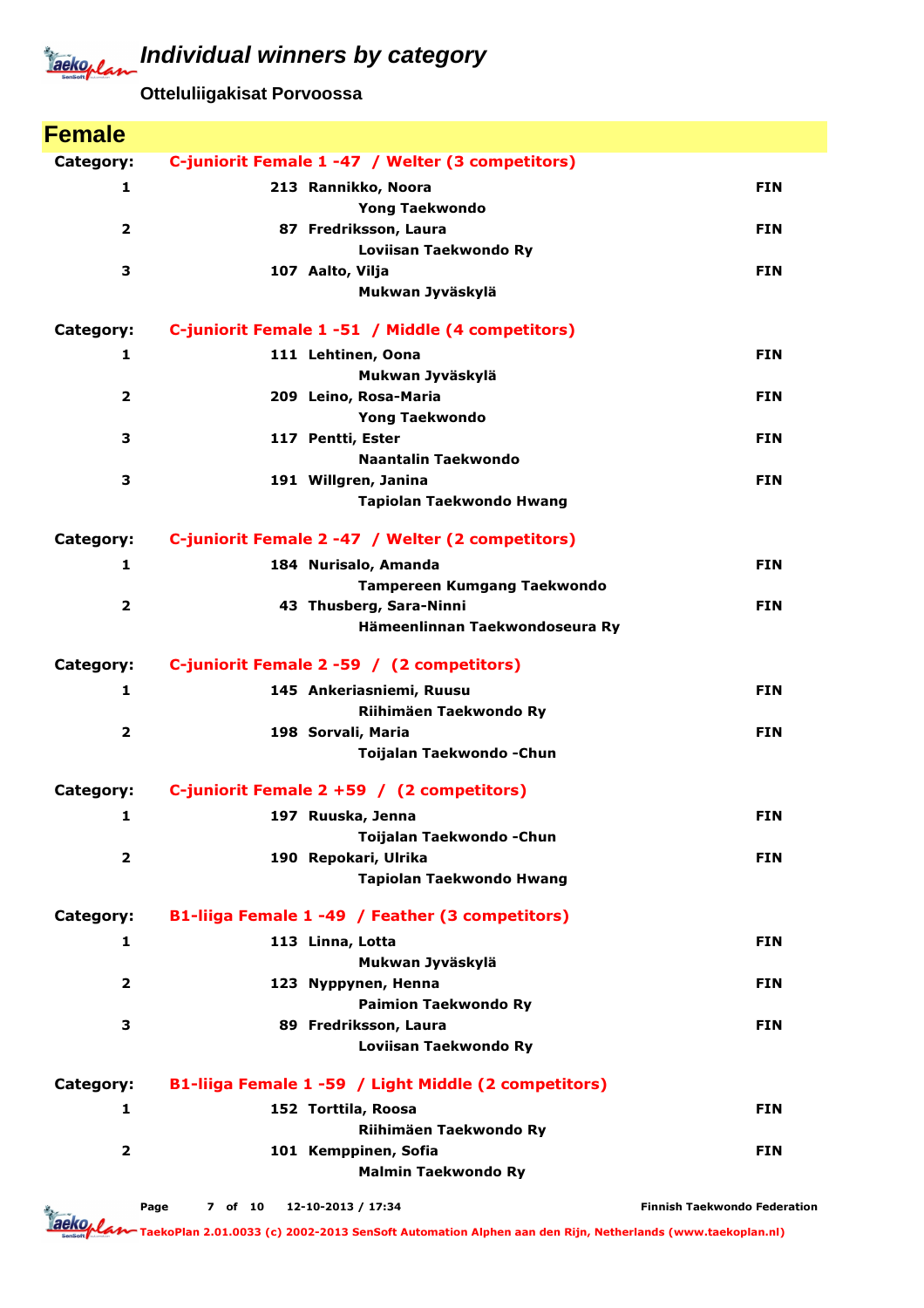**Otteluliigakisat Porvoossa**

| <b>Female</b>           |                                                     |                                     |
|-------------------------|-----------------------------------------------------|-------------------------------------|
| Category:               | B1-liiga Female 1 -63 / Middle (2 competitors)      |                                     |
| 1                       | 114 Pääkkönen, Sofia                                | <b>FIN</b>                          |
|                         | Mukwan Jyväskylä                                    |                                     |
| $\overline{2}$          | 30 Härkönen, Helmi                                  | <b>FIN</b>                          |
|                         | <b>Espoo Hwarang Team Ry</b>                        |                                     |
| Category:               | B1-liiga Female 1 -68 / Light Heavy (3 competitors) |                                     |
| 1                       | 29 Härkönen, Helmi                                  | <b>FIN</b>                          |
|                         | <b>Espoo Hwarang Team Ry</b>                        |                                     |
| $\overline{\mathbf{2}}$ | 186 Nurmi, Veera                                    | <b>FIN</b>                          |
| 3                       | Tampereen Kumgang Taekwondo                         |                                     |
|                         | 105 Rahmani, Ruqia<br><b>Malmin Taekwondo Ry</b>    | <b>FIN</b>                          |
|                         |                                                     |                                     |
| Category:               | Otteluliiga Female 1 -46 / Fin (2 competitors)      |                                     |
| 1                       | 141 Qorbani, Shiwa                                  | <b>FIN</b>                          |
| $\overline{\mathbf{2}}$ | Porvoon Taekwondoseura Ry<br>124 Nyppynen, Henna    | <b>FIN</b>                          |
|                         | <b>Paimion Taekwondo Ry</b>                         |                                     |
|                         |                                                     |                                     |
| Category:               | Otteluliiga Female 1 -49 / Fly (3 competitors)      |                                     |
| 1                       | 112 Linna, Lotta                                    | <b>FIN</b>                          |
| $\overline{2}$          | Mukwan Jyväskylä<br>170 Lovikka, Tanja              | <b>FIN</b>                          |
|                         | Taekwondourheilijat 2011                            |                                     |
| 3                       | 118 Au-Yeung, Sheena                                | <b>FIN</b>                          |
|                         | <b>National Training Centre</b>                     |                                     |
| Category:               | Otteluliiga Female 1 -53 / Bantam (2 competitors)   |                                     |
| 1                       | 146 Brusila, Katja                                  | <b>FIN</b>                          |
|                         | Riihimäen Taekwondo Ry                              |                                     |
| 2                       | 177 Sinisalo, Saija                                 | <b>FIN</b>                          |
|                         | Taekwondourheilijat 2011                            |                                     |
| Category:               | Otteluliiga Female 1 -57 / Feather (5 competitors)  |                                     |
| 1                       | 1 Ahmed, Maria                                      | <b>FIN</b>                          |
|                         | <b>Budokwai Taekwondo</b>                           |                                     |
| $\overline{\mathbf{2}}$ | 147 Brusila, Katja                                  | <b>FIN</b>                          |
|                         | Riihimäen Taekwondo Ry                              |                                     |
| 3                       | 40 Muikku, Piia                                     | <b>FIN</b>                          |
|                         | Hämeenlinnan Taekwondoseura Ry                      |                                     |
| 3                       | 84 Aalto, Jenna                                     | <b>FIN</b>                          |
|                         | Loviisan Taekwondo Ry                               |                                     |
| 5/8                     | 10 Rambonen, Kristiina<br><b>Budokwai Taekwondo</b> | <b>FIN</b>                          |
|                         |                                                     |                                     |
| Category:               | Otteluliiga Female 1 -62 / Light (1 competitors)    |                                     |
| 1                       | 159 Haanela, Jenni                                  | <b>FIN</b>                          |
|                         | Taekwondo Moodo Loppi                               |                                     |
|                         | 12-10-2013 / 17:34<br>Page<br>8 of 10               | <b>Finnish Taekwondo Federation</b> |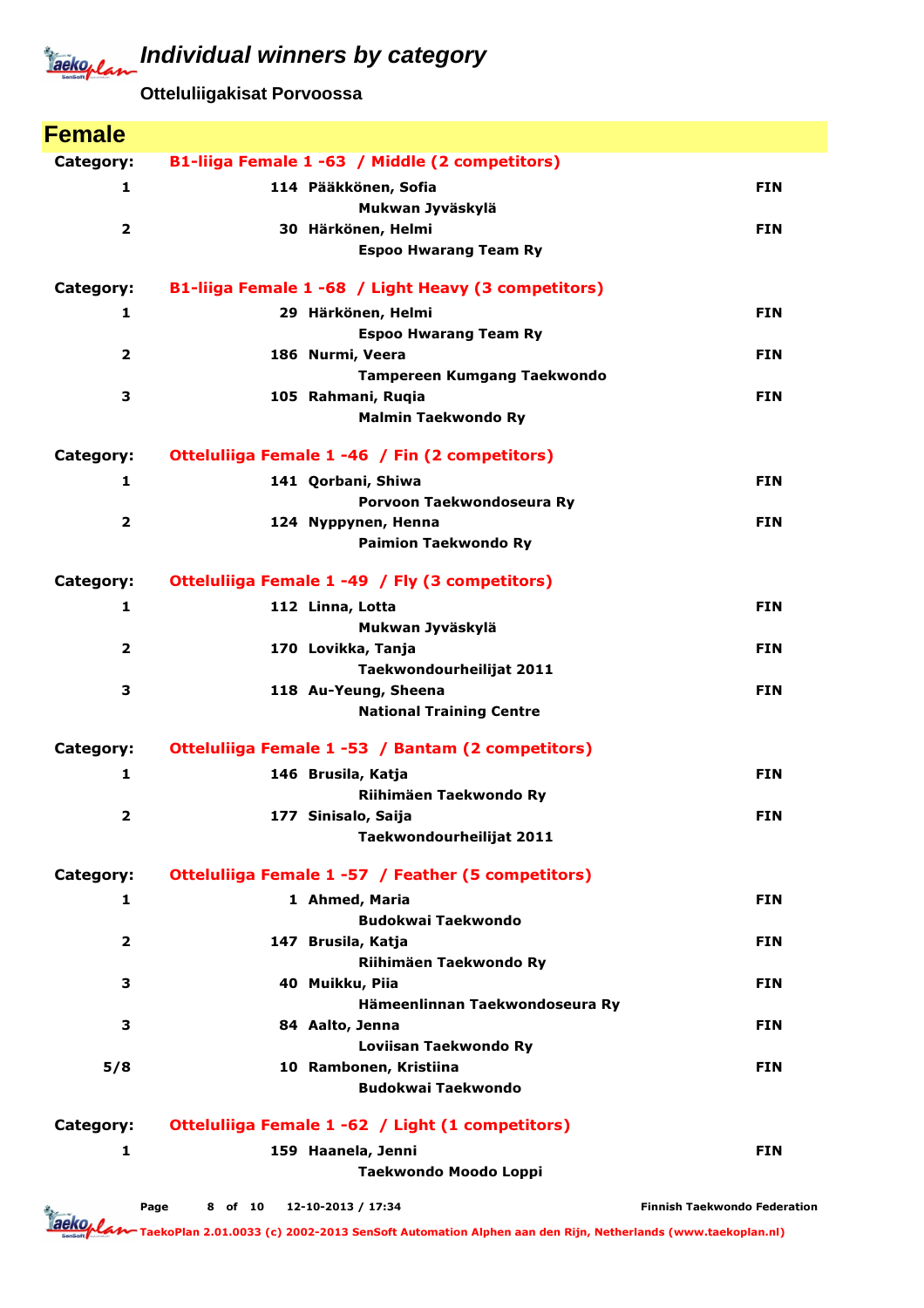**Otteluliigakisat Porvoossa**

| <b>Female</b>           |                                                         |            |
|-------------------------|---------------------------------------------------------|------------|
| Category:               | Otteluliiga Female 1 -73 / Middle (4 competitors)       |            |
| $\mathbf{1}$            | 4 Derbeneva, Katja                                      | <b>FIN</b> |
|                         | <b>Budokwai Taekwondo</b>                               |            |
| $\overline{2}$          | 26 Savage, Saina                                        | <b>FIN</b> |
|                         | <b>Doboksport Tampere</b>                               |            |
| 3                       | 148 Koivu, Irmeli                                       | <b>FIN</b> |
|                         | Riihimäen Taekwondo Ry                                  |            |
| 3                       | 119 Poryadina, Daria<br><b>National Training Centre</b> | <b>FIN</b> |
|                         |                                                         |            |
| Category:               | Harrastajat Female 2 -53 / (2 competitors)              |            |
| 1                       | 194 Jokila, Susanna                                     | <b>FIN</b> |
|                         | Toijalan Taekwondo - Chun                               |            |
| $\overline{2}$          | 210 Nieminen, Lea                                       | <b>FIN</b> |
|                         | <b>Yong Taekwondo</b>                                   |            |
| Category:               | Harrastajat Female 2 -62 / (4 competitors)              |            |
| $\mathbf{1}$            | 206 Pääkkönen, Laura                                    | <b>FIN</b> |
|                         | Vihdin Taekwondoseura Ry                                |            |
| $\overline{2}$          | 110 Lari, Maiju                                         | <b>FIN</b> |
|                         | Mukwan Jyväskylä                                        |            |
| 3                       | 77 Huovilainen, Nita                                    | <b>FIN</b> |
| 3                       | Klaukkalan Tae Kwon Do Ry<br>48 Kettunen, Annukaisa     | <b>FIN</b> |
|                         | Helsingin Taekwondoseura Ry                             |            |
|                         |                                                         |            |
| Category:               | Harrastajat Female 2 +73 / (3 competitors)              |            |
| 1                       | 49 Kirjavainen, Maria                                   | <b>FIN</b> |
|                         | Helsingin Taekwondoseura Ry                             |            |
| $\overline{2}$          | 94 Asp, Nina                                            | <b>FIN</b> |
| 3                       | <b>Malmin Taekwondo Ry</b><br>103 Lehtonen, Noora       | <b>FIN</b> |
|                         | <b>Malmin Taekwondo Ry</b>                              |            |
|                         |                                                         |            |
| Category:               | E-juniorit Female 1 -23 / (2 competitors)               |            |
| 1                       | 16 Sassa, Minttu                                        | <b>FIN</b> |
|                         | <b>Budokwai Taekwondo</b>                               |            |
| $\overline{\mathbf{2}}$ | 27 Tiihonen, Viivi                                      | <b>FIN</b> |
|                         | <b>Doboksport Tampere</b>                               |            |
| Category:               | B-juniorit Female 2 -49 / (2 competitors)               |            |
| 1                       | 120 Jokinen, Nea                                        | <b>FIN</b> |
|                         | <b>Paimion Taekwondo Ry</b>                             |            |
| $\overline{2}$          | 204 Silvennoinen, Milja-Mari                            | <b>FIN</b> |
|                         | <b>Turun Taekwondo Ry</b>                               |            |

Finnish Taekwondo Federation